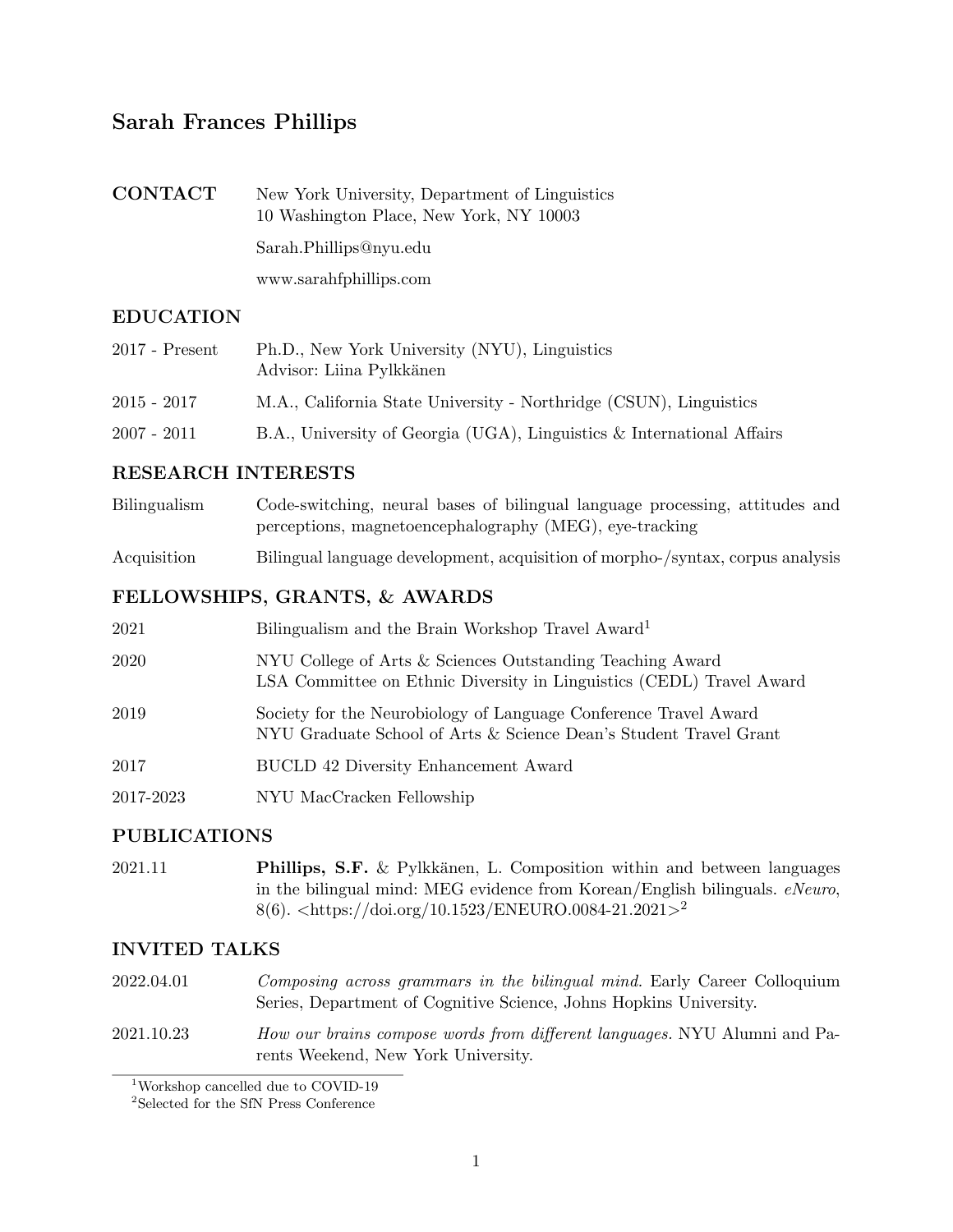| 2021.9.27 | Investigating the syntactic processing of code-switching expressions. Colloquium<br>Series, Department of Linguistics, Boston University.                     |
|-----------|---------------------------------------------------------------------------------------------------------------------------------------------------------------|
| 2021.9.8  | Toward a linguistically inclusive model of language processing. Speaker Series,<br>NLP with Friends, Virtual.                                                 |
| 2021.2.26 | Code-switching isn't special as far as composition is concerned. Speaker Series,<br>Department of Linguistics/TESL, California State University - Northridge. |

#### CONFERENCE PRESENTATIONS

- 2022.03 Phillips, S.F., Sedarous, Y., & Reinoso, A. *Investigating ordering restrictions on code-switching*. Poster to be presented at the Penn Linguistics Conference (PLC46), held virtually due to COVID-19.
- 2021.11 **Phillips, S.F.** & Pylkkänen, L. *Switching orthographies, not languages, incurs processing costs: An MEG investigation into the processing of Korean-English code-switching.* Paper to be presented at the Bilingualism and the Brain Workshop, Trømsø, Norway. [3](#page-1-0)
- 2020.10 **Phillips, S.F.**, Abrams, E., Parrish, A., Geguera, R., Hauptman, M., & Pylkkänen, L. *Evaluating laterality of spoken word recognition and basic composition in adults and children with MEG.* Poster presented at the 16th Annual Meeting of the Society for the Neurobiology of Language, held virtually due to COVID-19.
- 2020.5 **Phillips, S.F.** & Pylkkänen, L. *Code-switching during composition: MEG evidence from Korean-English bilinguals.* Poster presented at the Annual Meeting for the Cognitive Neuroscience Society, Boston, Massachusetts, United States. [4](#page-1-1)
- 2020.1 Phillips, S.F. *Using more than just grammars during o*ffl*ine and online tasks by Spanish-English bilinguals.* Poster presented at the Annual Meeting of the Linguistic Society of America, New Orleans, Louisiana, United States.
- 2019.9 **Phillips, S.F.** & Pylkkänen, L. *Investigating the neural effects of code-switching on combinatory processing with MEG.* Talk presented at the Conference on Multilingualism, Leiden University, Netherlands.
- 2019.8 **Phillips, S.F.** & Pylkkänen, L. *Are neural effects of composition sensitive to code-switching?* Poster presented at the 15th Annual Meeting of the Society for the Neurobiology of Language, Helsinki, Finland.

#### MEDIA APPEARANCES

- 2021.11.8 *Turns out your brain is primed to be bilingual!* (Live Radio [Interview\).](https://www.iheartradio.ca/cjad/shows/the-elias-makos-show-1.8622576) The Elias Makos Show.
- 2021.6.16 *'I'm willing to fight for it': Learning a second language as an adult* (Audio podcast episode). NPR [Short](https://www.npr.org/2021/06/14/1006247481/im-willing-to-fight-for-it-learning-a-second-language-as-an-adult) Wave.
- 2020.8.7 *Spreading warm bread with socks* (Audio podcast episode). NPR [Short](https://www.npr.org/2020/08/06/899715559/micro-wave-spreading-warm-bread-with-socks) Wave.

<span id="page-1-0"></span><sup>3</sup>Originally scheduled for May 2020 but later cancelled due to COVID-19

<span id="page-1-1"></span><sup>4</sup>Originally scheduled for March 2020 but delayed due to COVID-19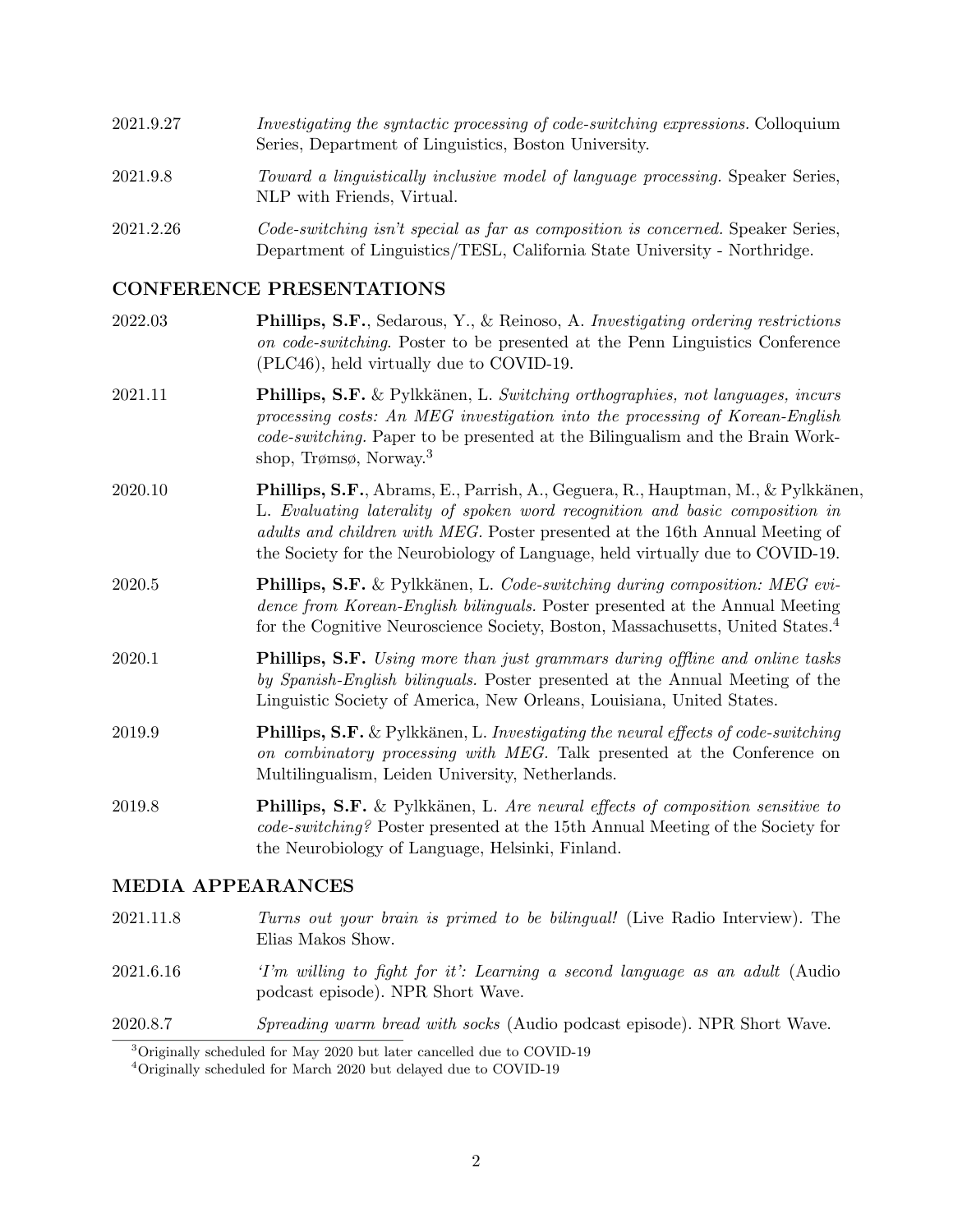### TEACHING

#### Lead Instructor

Summer 2022 LING-UA 1: Language

#### Guest Lecturer

| 2022.3.31 | <i>Neuroscientific approaches to investigating code-switching.</i> LING 001:<br>Introduction to Language and Linguistics, Swarthmore College, Spring 2022.                        |
|-----------|-----------------------------------------------------------------------------------------------------------------------------------------------------------------------------------|
| 2020.12.1 | Code-switching: Re-imagining the linguistically diverse. LIN213: Language and<br>Mind, Queen Mary University of London, Fall 2020.                                                |
| 2020.11.4 | <i>Bilingual Language Processing.</i> LING 50.01: Psycholinguistics, Dartmouth Uni-<br>versity, Fall 2020.                                                                        |
| 2020.9.30 | Korean & English: A tale of two languages co-existing in the bilingual mind.<br>ML82-138: "Crazy" Linguisically Rich Asian Languages, Carnegie Mellon Uni-<br>versity, Fall 2020. |

#### Teaching Assistant

| Fall 2021   | LING-UA 43: Neural Bases of Language (with Liina Pylkkänen)                      |
|-------------|----------------------------------------------------------------------------------|
| Spring 2021 | LING-UA 1: Language (with Anna Szabolcsi)                                        |
| Spring 2020 | LING-UA 59/PSYCH-UA 300: First Language Acquisition<br>(with Ailis Cournane)     |
| Fall 2019   | LING-UA 3/PSYCH-UA 27: Language and Mind<br>(with Anna Szabolcsi, Brian McElree) |
| Fall 2018   | LING-UA 15: Language and Society (with Laurel MacKenzie)                         |

## Course Assistant

| Fall 2020 | LING-UA 23: African-American English (with Renée Blake)    |
|-----------|------------------------------------------------------------|
| 2018-2021 | SCHOL-UA 20: Sophomore Scholars Program (with Renée Blake) |

## ADVISING

#### Project Advisor

2020-2022 Niamh McCarthy, Fontbonne Hall Academy

## SERVICE & APPOINTMENTS

| 2022.02.25 | <b>Panelist</b> , "Life of a PhD Student" Webinar, NYU Graduate School of Arts and<br>Sciences x HSI Pathways to the Professoriate                |
|------------|---------------------------------------------------------------------------------------------------------------------------------------------------|
| 2022.02.10 | <b>Breakout Leader, "Creating Connections: What graduate students of color</b><br>need to know about mentorship" Webinar, NYU Graduate Admissions |
| 2022-2023  | <b>Subcommittee Co-Chair, LSA Committee on Ethnic Diversity in Linguistics</b>                                                                    |